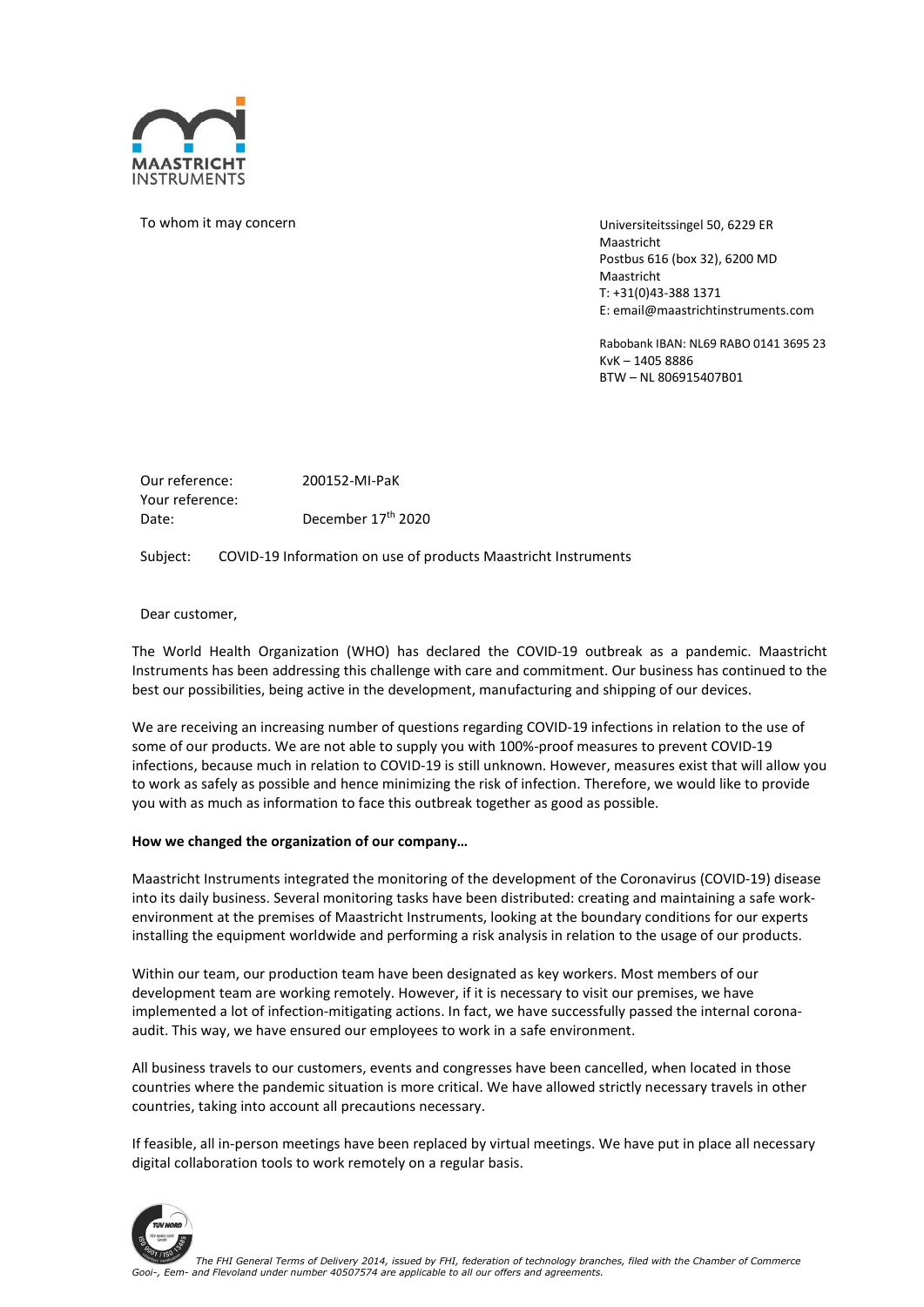

## How we continue to do business and attend to our customers…

Our supply chain has been uncompromised to a large extent, as we are mainly collaborating with local and national suppliers. In parallel, we have mitigated the largest risks in our supply chain. Therefore, we have been able to continue our production without any major complications.

We have kept close communication with our dealers' network. Each of them faces their own challenges. Fortunately, we have been able to supply to all our distributors on time and keep the business ongoing.

Maastricht Instruments is financially strong and its employees are strongly committed. We have full confidence that we will not only survive the crisis at hand, but come out as a stronger company, as we are currently focusing on improving our product and services.

Unfortunately, Maastricht Instruments cannot guarantee on-site support to many customers for installations or part replacements. Most countries have severe travel restrictions, leading to implications on the health of our employees, our subcontractors and insurance policies. Please contact our support team for online technical support when possible.

## Recommendations to minimize the risk of COVID infection when using our products.

We have considered three different categories of recommendations to prevent COVID-19-infections.

## To minimize the chance of COVID entering the product:

Please question the subjects in your research on the following;

- Do they have old-related symptoms or fever.
- Do they have family or house members which have shortness of breath and/or fever or who have been tested positive on COVID-19
- Do they have recently (less than 10 days) returned from country with a code orange/red in place (high-risk country).
- Do they have tested positively on COVID-19. Only allow the subject, if he or she is free of complaints for 24 hours and became ill more than 7 days ago.

Do not include the subject if the subject replies positive to one of the question above.

Apply following hygiene measure during use (for both user as well as subject):

- Disinfect your hands before entering the laboratory: the disinfectant should contain at least 70% alcohol.
- Cough and sneeze into the crook of your elbow.
- Use a disposable tissue to blow your nose and then throw it away.
- Do not shake hands.
- Wash your hands before using equipment (for 20 seconds), then dry hands with paper towels.
- Touch as few surfaces and materials as possible.